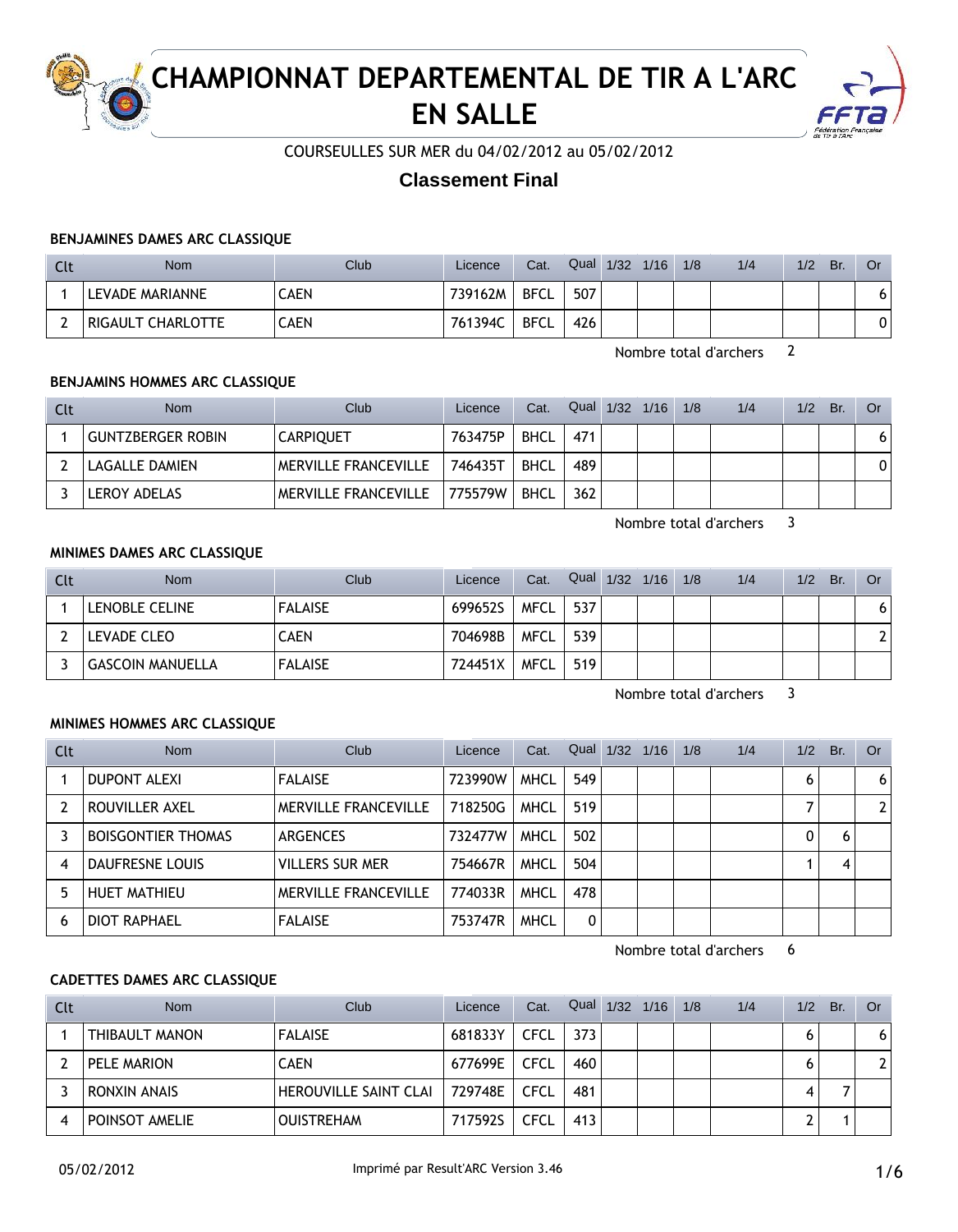### **CADETS HOMMES ARC CLASSIQUE**

| Clt | <b>Nom</b>               | Club                        | Licence | Cat.        | Qual | 1/32 | 1/16 | 1/8 | 1/4            | 1/2 | Br. | <b>Or</b> |
|-----|--------------------------|-----------------------------|---------|-------------|------|------|------|-----|----------------|-----|-----|-----------|
|     | <b>DUPONT MAXIME</b>     | <b>FALAISE</b>              | 690374G | <b>CHCL</b> | 514  |      |      |     | 6              | 6   |     | 6         |
| 2   | <b>BUHOT ANTOINE</b>     | <b>VILLERS SUR MER</b>      | 711807D | <b>CHCL</b> | 479  |      |      |     | 6              | 6   |     | 4         |
| 3   | PIRAT LOUIS              | <b>CARPIQUET</b>            | 688108U | <b>CHCL</b> | 463  |      |      |     | 6              | 2   |     |           |
| 4   | <b>GOUBERT JOHAN</b>     | <b>MERVILLE FRANCEVILLE</b> | 715168G | <b>CHCL</b> | 462  |      |      |     | 6              | 2   | 3   |           |
| 5.  | <b>DUPONT CHRISTOPHE</b> | <b>FALAISE</b>              | 706064L | <b>CHCL</b> | 474  |      |      |     | 4              |     |     |           |
| 6   | <b>LENOBLE CLEMENT</b>   | <b>FALAISE</b>              | 642714C | <b>CHCL</b> | 470  |      |      |     | $\overline{2}$ |     |     |           |
| Ex  | CARRANO BENJAMIN         | THURY HARCOURT              | 670741S | <b>CHCL</b> | 409  |      |      |     | 2              |     |     |           |
| 8   | PLESSIS MATHIEU          | <b>VERSON</b>               | 706902X | <b>CHCL</b> | 413  |      |      |     | 0              |     |     |           |
| 9   | <b>BERTAULD VINCENT</b>  | <b>FALAISE</b>              | 742879C | <b>CHCL</b> | 392  |      |      |     |                |     |     |           |

Nombre total d'archers 9

## **JUNIORS DAMES ARC CLASSIQUE**

| Clt | <b>Nom</b>         | Club                | Licence | Cat.        | Qual | 1/32 | 1/16 | 1/8 | 1/4 | 1/2 | Br. | 0r |
|-----|--------------------|---------------------|---------|-------------|------|------|------|-----|-----|-----|-----|----|
|     | SAILLY ANAIS       | ST PIERRE SUR DIVES | 615288S | <b>JFCL</b> | 462  |      |      |     |     |     |     | 6  |
|     | <b>FOUET MARIE</b> | <b>OUISTREHAM</b>   | 751845Y | <b>JFCL</b> | 505  |      |      |     |     |     |     | 0  |

Nombre total d'archers 2

## **JUNIORS HOMMES ARC CLASSIQUE**

| Clt | <b>Nom</b>            | Club                        | Licence | Cat.        | Qual | 1/32 | 1/16 | 1/8 | 1/4 | 1/2 | Br. | Or |
|-----|-----------------------|-----------------------------|---------|-------------|------|------|------|-----|-----|-----|-----|----|
|     | LACOUR JONATHAN       | <b>ARGENCES</b>             | 689512V | <b>JHCL</b> | 506  |      |      |     |     |     |     | 6  |
|     | <b>LEMIERE THOMAS</b> | <b>OUISTREHAM</b>           | 630637A | JHCL        | 456  |      |      |     |     |     |     |    |
|     | <b>BRUGGEMAN KARL</b> | <b>OUISTREHAM</b>           | 674104X | <b>JHCL</b> | 512  |      |      |     |     |     |     |    |
|     | <b>GIRET MARTIN</b>   | <b>MERVILLE FRANCEVILLE</b> | 628188N | <b>JHCL</b> | 530  |      |      |     |     |     |     |    |

Nombre total d'archers 4

### **SENIORS DAMES ARC CLASSIQUE**

| Clt | <b>Nom</b>                | Club                        | Licence | Cat.        | Qual | 1/32 | 1/16 | 1/8 | 1/4 | 1/2            | Br. | Or |
|-----|---------------------------|-----------------------------|---------|-------------|------|------|------|-----|-----|----------------|-----|----|
|     | <b>RAME EMILIE</b>        | <b>ARGENCES</b>             | 730257H | <b>SFCL</b> | 506  |      |      |     | 6   | 6              |     | 6  |
| 2   | <b>DUPONT MARIE-LAURE</b> | <b>FALAISE</b>              | 782121G | <b>SFCL</b> | 477  |      |      |     | 6   | 6              |     | 4  |
| 3   | <b>FRIEDRICH ISABELLE</b> | <b>MERVILLE FRANCEVILLE</b> | 670980B | <b>SFCL</b> | 516  |      |      |     | 7   | $\overline{2}$ | 6   |    |
| 4   | <b>HENNEGUET NATHALIE</b> | <b>ARGENCES</b>             | 623072C | <b>SFCL</b> | 461  |      |      |     | 7   | $\mathbf{0}$   | 0   |    |
| 5.  | <b>CARRANO VALERIE</b>    | THURY HARCOURT              | 004541L | <b>SFCL</b> | 478  |      |      |     | 3   |                |     |    |
| 6   | <b>BEUVE SOLVEIG</b>      | <b>ARGENCES</b>             | 694847U | <b>SFCL</b> | 426  |      |      |     |     |                |     |    |
| 7   | <b>BOISGONTIER SYLVIA</b> | <b>ARGENCES</b>             | 744323X | <b>SFCL</b> | 447  |      |      |     | 0   |                |     |    |
| Ex  | <b>CHAMBRON FLAVIE</b>    | <b>VIRE</b>                 | 642275A | <b>SFCL</b> | 462  |      |      |     | 0   |                |     |    |
| 9   | LE MOAL CHRISTEL          | <b>OUISTREHAM</b>           | 678059W | <b>SFCL</b> | 0    |      |      |     |     |                |     |    |

Nombre total d'archers 9

Licence Cat. Qual 1/32 1/16 1/8 1/4 1/2 Br. Or

#### **SENIORS HOMMES ARC CLASSIQUE**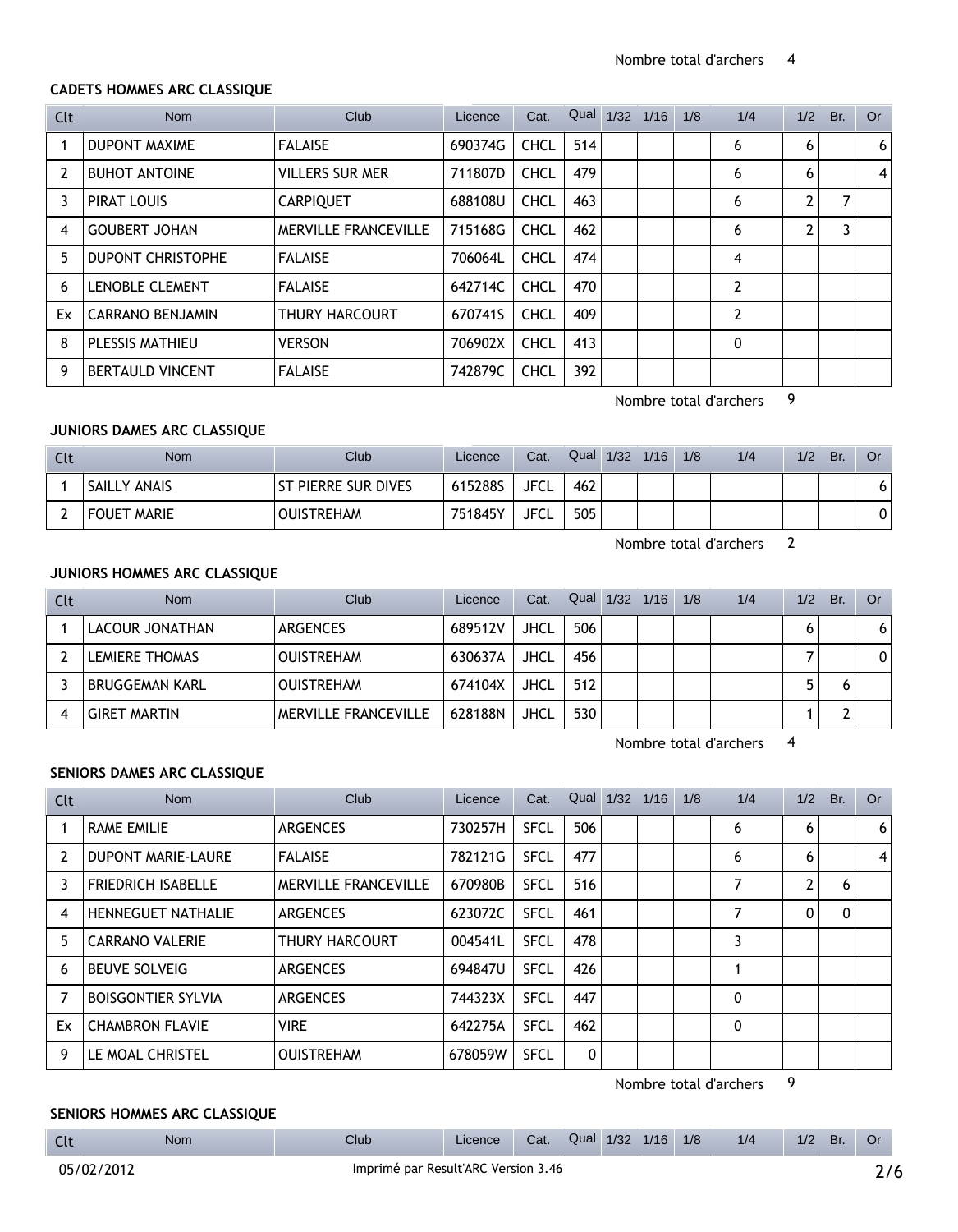| 1            | <b>BLIN LUDOVIC</b>       | <b>FALAISE</b>               | 395092Y | <b>SHCL</b> | 567          |  | 6                       | 6                       | 6 |   | $\boldsymbol{6}$ |
|--------------|---------------------------|------------------------------|---------|-------------|--------------|--|-------------------------|-------------------------|---|---|------------------|
| $\mathbf{2}$ | <b>BOUET LUDOVIC</b>      | <b>ARGENCES</b>              | 713285K | <b>SHCL</b> | 500          |  | 6                       | 6                       | 6 |   | $\overline{2}$   |
| $\mathbf{3}$ | <b>HUSSON CHRISTOPHE</b>  | <b>CONDE SUR NOIREAU</b>     | 618580V | <b>SHCL</b> | 542          |  | $\overline{7}$          | 6                       | 0 | 6 |                  |
| 4            | <b>GAUTHIER LAURENT</b>   | <b>COURSEULLES SUR MER</b>   | 312274D | <b>SHCL</b> | 527          |  | 6                       | $\overline{7}$          | 0 | 5 |                  |
| 5            | LEVADE PHILIPPE           | <b>CAEN</b>                  | 704702F | <b>SHCL</b> | 517          |  | 6                       | $\overline{\mathbf{4}}$ |   |   |                  |
| 6            | <b>MEYER PASCAL</b>       | MERVILLE FRANCEVILLE         | 649972S | <b>SHCL</b> | 528          |  | 6                       | $\overline{3}$          |   |   |                  |
| 7            | <b>ZALUSKI CHRISTOPHE</b> | <b>COURSEULLES SUR MER</b>   | 781058B | <b>SHCL</b> | 522          |  | 6                       | $\overline{2}$          |   |   |                  |
| 8            | <b>ANDRE PHILIPPE</b>     | <b>HEROUVILLE SAINT CLAI</b> | 723039M | <b>SHCL</b> | 513          |  | 6                       | $\pmb{0}$               |   |   |                  |
| 9            | <b>DUREL THIERRY</b>      | ST PIERRE SUR DIVES          | 672102W | <b>SHCL</b> | 516          |  | 4                       |                         |   |   |                  |
| 10           | LAMOTTE JEAN-LUC          | <b>CAEN</b>                  | 766304P | <b>SHCL</b> | 499          |  | 3                       |                         |   |   |                  |
| 11           | MARTIG GUILLAUME          | <b>CAEN</b>                  | 360267V | <b>SHCL</b> | 501          |  | $\overline{2}$          |                         |   |   |                  |
| Ex           | <b>EUDIER HERVE</b>       | <b>HEROUVILLE SAINT CLAI</b> | 758416R | <b>SHCL</b> | 521          |  | $\overline{2}$          |                         |   |   |                  |
|              | Ex ANCEL ANTOINE          | <b>VIRE</b>                  | 724568Z | <b>SHCL</b> | 503          |  | $\overline{\mathbf{c}}$ |                         |   |   |                  |
| Ex           | <b>ANFRAY GILDAS</b>      | ST PIERRE SUR DIVES          | 717158V | <b>SHCL</b> | 497          |  | $\mathbf{2}$            |                         |   |   |                  |
| 15           | <b>MOULIN STEVE</b>       | <b>FALAISE</b>               | 742878B | <b>SHCL</b> | 531          |  | 0                       |                         |   |   |                  |
| Ex           | <b>TABURET REGIS</b>      | HEROUVILLE SAINT CLAI        | 726105V | <b>SHCL</b> | 513          |  | $\Omega$                |                         |   |   |                  |
| 17           | PHILIPPE BASTIEN          | HEROUVILLE SAINT CLAI        | 760549J | <b>SHCL</b> | 493          |  |                         |                         |   |   |                  |
| 18           | <b>ANNE CYRIL</b>         | <b>BAYEUX</b>                | 701634W | <b>SHCL</b> | 473          |  |                         |                         |   |   |                  |
| 19           | <b>DAUMESNIL FABIEN</b>   | <b>ARGENCES</b>              | 612607C | <b>SHCL</b> | 465          |  |                         |                         |   |   |                  |
| 20           | <b>MARCHAND XAVIER</b>    | <b>OUISTREHAM</b>            | 453813A | <b>SHCL</b> | 459          |  |                         |                         |   |   |                  |
| Ex           | <b>GUESDON OLIVIER</b>    | <b>CAEN</b>                  | 701655U | <b>SHCL</b> | 459          |  |                         |                         |   |   |                  |
| 22           | <b>ROBIN JEAN</b>         | <b>CARPIQUET</b>             | 775527P | <b>SHCL</b> | 451          |  |                         |                         |   |   |                  |
| 23           | <b>BOISGONTIER HERVE</b>  | <b>ARGENCES</b>              | 744948B | <b>SHCL</b> | 449          |  |                         |                         |   |   |                  |
| 24           | <b>TRET OLIVIER</b>       | <b>CAEN</b>                  | 718466S | <b>SHCL</b> | $\mathbf{0}$ |  |                         |                         |   |   |                  |
|              | Ex HAMON BRUNO            | HEROUVILLE SAINT CLAI        | 760347P | <b>SHCL</b> | 0            |  |                         |                         |   |   |                  |

Nombre total d'archers 25

## **VETERANS DAMES ARC CLASSIQUE**

| Clt | <b>Nom</b>                 | Club              | Licence | Cat.        | Qual 1/32 1/16 |  | 1/8 | 1/4 | 1/2 | Br. | Or |
|-----|----------------------------|-------------------|---------|-------------|----------------|--|-----|-----|-----|-----|----|
|     | MARTIN MARTINE             | <b>CARPIQUET</b>  | 635126E | VFCL        | 434            |  |     |     |     |     |    |
|     | POIRRIER VERONIQUE         | <b>OUISTREHAM</b> | 609814S | VFCL        | 464            |  |     |     |     |     |    |
|     | <b>FALABREGUE MICHELLE</b> | <b>VIRE</b>       | 462269S | <b>VFCL</b> | 292            |  |     |     |     |     |    |

Nombre total d'archers 3

## **VETERANS HOMMES ARC CLASSIQUE**

| Clt | <b>Nom</b>                 | Club                         | Licence | Cat.        | Qual | 1/32 | 1/16 | 1/8 | 1/4 | 1/2 | Br. | Or |
|-----|----------------------------|------------------------------|---------|-------------|------|------|------|-----|-----|-----|-----|----|
|     | <b>DURAND PHILIPPE</b>     | <b>CAEN</b>                  | 466148H | <b>VHCL</b> | 555  |      |      |     |     |     |     | 6  |
|     | <b>CHATELIN DIDIER</b>     | <b>HEROUVILLE SAINT CLAI</b> | 421342F | <b>VHCL</b> | 516  |      |      |     |     |     |     | 0  |
|     | DUBOSO GILLES              | <b>VIRE</b>                  | 598934R | <b>VHCL</b> | 535  |      |      |     |     |     |     |    |
|     | <b>GODARD JEAN-JACQUES</b> | <b>OUISTREHAM</b>            | 660633E | <b>VHCL</b> | 508  |      |      |     |     |     |     |    |
|     | MARTRAIRE GILLES           | <b>VERSON</b>                | 466996E | <b>VHCL</b> | 492  |      |      |     |     |     |     |    |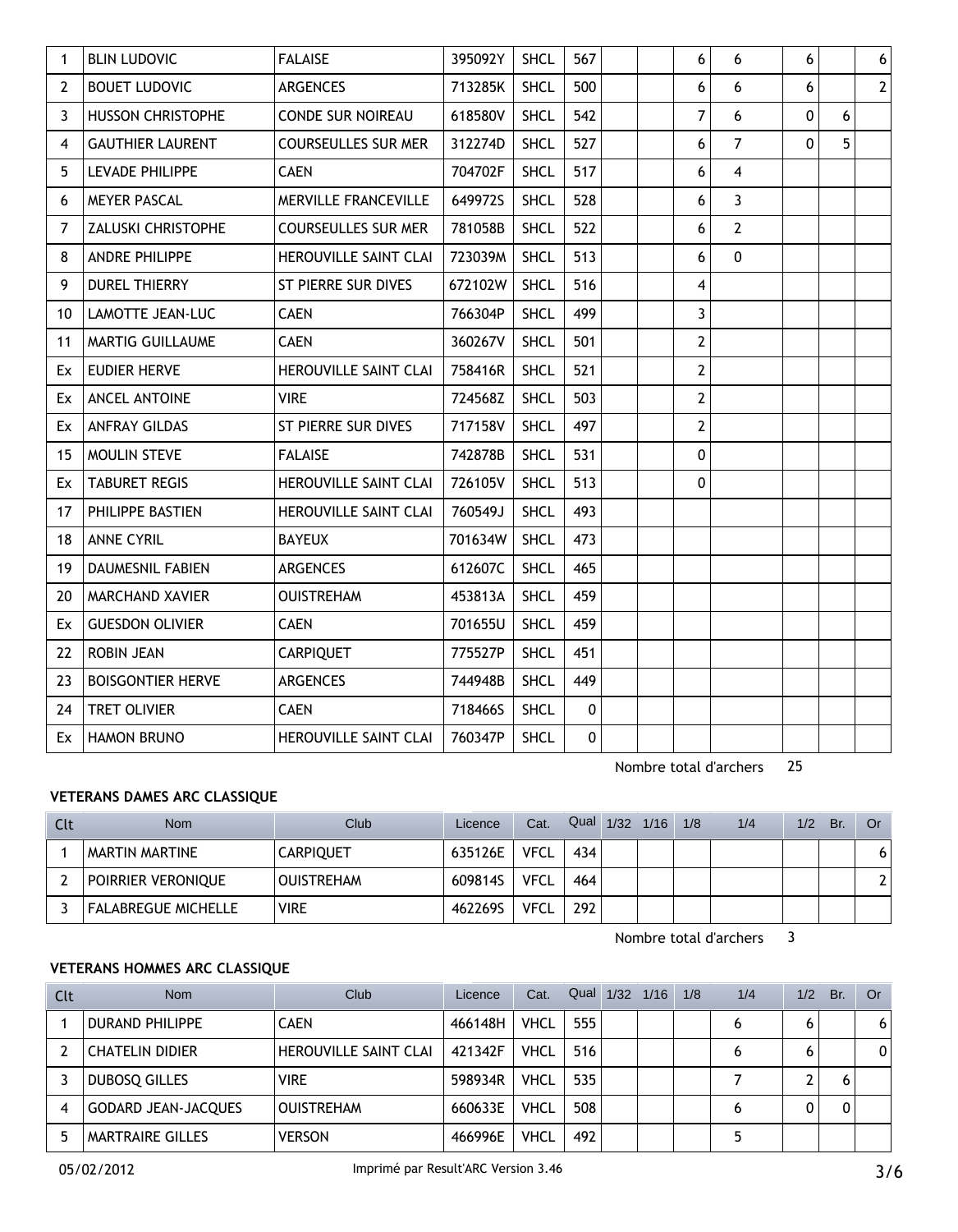| 6  | <b>GIRET HERVE</b>       | <b>MERVILLE FRANCEVILLE</b> | 670982D | <b>VHCL</b> | 478 |  |  |  |  |
|----|--------------------------|-----------------------------|---------|-------------|-----|--|--|--|--|
|    | <b>FAUCON ALAIN</b>      | <b>ARGENCES</b>             | 374774N | <b>VHCL</b> | 467 |  |  |  |  |
| Ex | <b>JEANNE GERARD</b>     | <b>CAEN</b>                 | 381088B | <b>VHCL</b> | 488 |  |  |  |  |
| 9  | DELAMARCHE MICHEL        | ST PIERRE SUR DIVES         | 040881L | <b>VHCL</b> | 467 |  |  |  |  |
| 10 | <b>TAVENNE LAURENT</b>   | ST PIERRE SUR DIVES         | 718485M | <b>VHCL</b> | 447 |  |  |  |  |
| 11 | <b>COLLEC CHRISTOPHE</b> | <b>ARGENCES</b>             | 702843K | <b>VHCL</b> | 444 |  |  |  |  |
| 12 | <b>BOUTRELLE ROGER</b>   | <b>CAEN</b>                 | 701651P | VHCL        | 428 |  |  |  |  |
| 13 | <b>BISSON CHRISTIAN</b>  | <b>OUISTREHAM</b>           | 381801B | <b>VHCL</b> | 427 |  |  |  |  |

Nombre total d'archers 13

#### **SUPER VETERANS DAMES ARC CLASSIQUE**

| นเ | <b>Nom</b>              | Club           | Licence | Cat.         | Qual | 1/32 | 1/16 | 1/8 | 1/2 | 1/2 | Br. |  |
|----|-------------------------|----------------|---------|--------------|------|------|------|-----|-----|-----|-----|--|
|    | <b>BADOUD FRANCOISE</b> | <b>STREHAM</b> | 751844X | <b>SVFCL</b> |      |      |      |     |     |     |     |  |

Nombre total d'archers 1

## **SUPER VETERANS HOMMES ARC CLASSIQUE**

| Clt            | <b>Nom</b>                 | Club                        | Licence | Cat.         |     | Qual $1/32$ | 1/16 | 1/8 | 1/4 | 1/2            | Br. | 0r          |
|----------------|----------------------------|-----------------------------|---------|--------------|-----|-------------|------|-----|-----|----------------|-----|-------------|
|                | <b>HAUTEUR MARC</b>        | <b>CARPIQUET</b>            | 717062R | <b>SVHCL</b> | 494 |             |      |     | 6   | 6              |     | 6           |
| 2              | <b>DUVAL DANIEL</b>        | <b>COURSEULLES SUR MER</b>  | 450383X | <b>SVHCL</b> | 477 |             |      |     | 6   | 6              |     | $\mathbf 0$ |
| 3              | THOMAS JEAN-JACQUES        | <b>CONDE SUR NOIREAU</b>    | 386927Y | <b>SVHCL</b> | 496 |             |      |     | 6   | $\overline{2}$ | 6   |             |
| $\overline{4}$ | <b>BARBEY JEAN-JACQUES</b> | <b>VIRE</b>                 | 004379K | <b>SVHCL</b> | 532 |             |      |     | 7   | 4              | 4   |             |
| 5.             | <b>BONILLO ROBERT</b>      | <b>BAYEUX</b>               | 753455Y | <b>SVHCL</b> | 494 |             |      |     | 4   |                |     |             |
| Ex             | <b>DAUMESNIL GERARD</b>    | <b>ARGENCES</b>             | 390085F | <b>SVHCL</b> | 494 |             |      |     | 4   |                |     |             |
|                | <b>LUGEZ PIERRE</b>        | <b>MERVILLE FRANCEVILLE</b> | 655879M | <b>SVHCL</b> | 455 |             |      |     | 2   |                |     |             |
| 8              | <b>GELHAY MICHEL</b>       | <b>VERSON</b>               | 270658U | <b>SVHCL</b> | 454 |             |      |     | 1   |                |     |             |
| 9              | <b>DRIEU CLAUDE</b>        | <b>CARPIQUET</b>            | 779330Y | <b>SVHCL</b> | 437 |             |      |     |     |                |     |             |
| 10             | POTIN CLAUDE               | <b>VERSON</b>               | 677149G | <b>SVHCL</b> | 425 |             |      |     |     |                |     |             |

Nombre total d'archers 10

## **MINIMES HOMMES ARC A POULIES NU**

| <b>Clt</b> | <b>Nom</b>            | Club                       | Licence | Cat.        | Qual | 1/32 | 1/16 | 1/8 | 1/4 | 1/2 | Br. |  |
|------------|-----------------------|----------------------------|---------|-------------|------|------|------|-----|-----|-----|-----|--|
|            | LE MARCHAND MARVIN    | FONTENAY LE MARMION        | 724664D | <b>MHCO</b> | 550  |      |      |     |     |     |     |  |
|            | <b>CORDERO MATHIS</b> | <b>COURSEULLES SUR MER</b> | 727691U | <b>MHCO</b> | 501  |      |      |     |     |     |     |  |

Nombre total d'archers 2

#### **CADETS HOMMES ARC A POULIES NU**

| Clt | <b>Nom</b>           | Club                       | Licence | Cat.        | Qual 1/32 1/16 |  | 1/8 | 1/4 | 1/2 | Br. | Or. |
|-----|----------------------|----------------------------|---------|-------------|----------------|--|-----|-----|-----|-----|-----|
|     | <b>ENGELS THOMAS</b> | <b>COURSEULLES SUR MER</b> | 702538D | CHCO        | 542            |  |     |     |     |     | 6   |
|     | ANDRE VALENTIN       | HEROUVILLE SAINT CLAI      | 723041P | <b>CHCO</b> | 529            |  |     |     |     |     |     |
|     | MARTIN TRISTAN       | <b>CARPIQUET</b>           | 785585X | <b>CHCO</b> | 481            |  |     |     |     |     |     |

Nombre total d'archers 3

## **JUNIORS DAMES ARC A POULIES**

| <b>Clt</b>                                        | Nom | Club | Licence | Cat. |  |  | Qual 1/32 1/16 | 1/8 | 1/4 | 1/2 | Br. | Or |  |
|---------------------------------------------------|-----|------|---------|------|--|--|----------------|-----|-----|-----|-----|----|--|
| Imprimé par Result'ARC Version 3.46<br>05/02/2012 |     |      |         |      |  |  |                |     |     | 4/6 |     |    |  |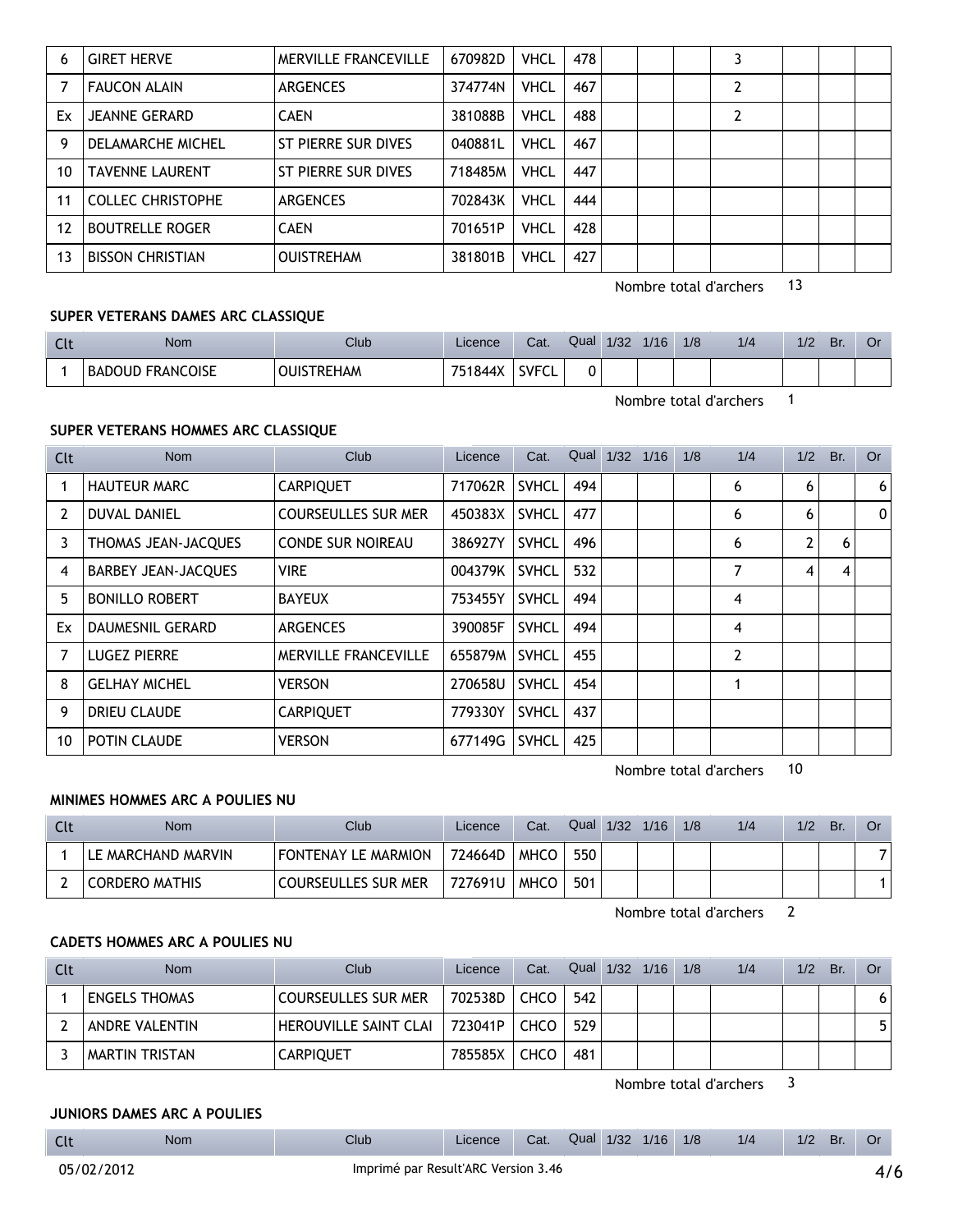|--|

Nombre total d'archers 1

#### **JUNIORS HOMMES ARC A POULIES**

| <b>Clt</b> | Nom               | Club                             | Licence | Cat. | Qual | 1/32 | 1/16 | 1/8 | 1/4 | 1/2 | Br. |  |
|------------|-------------------|----------------------------------|---------|------|------|------|------|-----|-----|-----|-----|--|
|            | ARNAUD<br>MENDRET | <b>HEROUVILLE SAINT</b><br>CI AI | 700435T | JHCO | 537  |      |      |     |     |     |     |  |

Nombre total d'archers 1

## **SENIORS DAMES ARC A POULIES**

| Clt | Nom                 | Club                       | Licence  | Cat.        | Qual 1/32 1/16 |  | 1/8 | 1/4 | 1/2 | Br. | Or |
|-----|---------------------|----------------------------|----------|-------------|----------------|--|-----|-----|-----|-----|----|
|     | PRIGNON VANESSA     | <b>VERSON</b>              | 420952G  | <b>SFCO</b> | 564            |  |     |     |     |     |    |
|     | DARCILLON CECILE    | <b>FONTENAY LE MARMION</b> | ⊺771397A | <b>SFCO</b> | 540            |  |     |     |     |     |    |
|     | LEVADE STELLA-MARIS | <b>CAEN</b>                | 726675P  | <b>SFCO</b> | 535            |  |     |     |     |     |    |

Nombre total d'archers 3

## **SENIORS HOMMES ARC A POULIES**

| Clt | <b>Nom</b>              | Club                         | Licence | Cat.        | Qual | 1/32 | 1/16 | 1/8 | 1/4 | 1/2 | Br. | 0r             |
|-----|-------------------------|------------------------------|---------|-------------|------|------|------|-----|-----|-----|-----|----------------|
|     | POULINGUE OLVIER        | ST PIERRE SUR DIVES          | 672124V | <b>SHCO</b> | 568  |      |      |     |     | 6   |     | $\overline{7}$ |
|     | <b>ACUNA CHRISTOPHE</b> | <b>HEROUVILLE SAINT CLAI</b> | 625122F | <b>SHCO</b> | 560  |      |      |     |     |     |     | 3              |
|     | <b>DARCILLON DENIS</b>  | <b>FONTENAY LE MARMION</b>   | 771395Y | <b>SHCO</b> | 550  |      |      |     |     |     | 6   |                |
| 4   | <b>BRUNET JEROME</b>    | <b>HEROUVILLE SAINT CLAI</b> | 747882R | <b>SHCO</b> | 552  |      |      |     |     |     |     |                |
| 5.  | LE CREURER STEVE        | <b>COURSEULLES SUR MER</b>   | 690813J | <b>SHCO</b> | 547  |      |      |     |     |     |     |                |
| 6   | <b>RONXIN LAURENT</b>   | <b>HEROUVILLE SAINT CLAI</b> | 742881E | <b>SHCO</b> | 532  |      |      |     |     |     |     |                |
|     | JOURDAN DANIEL          | <b>CAEN</b>                  | 454789L | <b>SHCO</b> | 515  |      |      |     |     |     |     |                |

Nombre total d'archers 7

## **VETERANS DAMES ARC A POULIES**

| $-0$ | Nom                    | Club        | Licence | $\sim$<br>Ual.    | Qual | 1/32 | 1/16 | 1/8 | 1/4 | 1/2 | Br. | Öľ |
|------|------------------------|-------------|---------|-------------------|------|------|------|-----|-----|-----|-----|----|
|      | LIANE<br>MARY<br>_____ | <b>VIRE</b> | 321880V | <b>VECC</b><br>ັບ | 0    |      |      |     |     |     |     |    |

Nombre total d'archers 1

### **VETERANS HOMMES ARC A POULIES**

| Clt | <b>Nom</b>                                     | Club                         | Licence | Cat.        | Qual | $1/32$ $1/16$ | 1/8 | 1/4 | 1/2 | Br. | Or                    |
|-----|------------------------------------------------|------------------------------|---------|-------------|------|---------------|-----|-----|-----|-----|-----------------------|
|     | CUQUEMELLE JEAN CLAUDE   HEROUVILLE SAINT CLAI |                              | 440951V | <b>VHCO</b> | 557  |               |     |     |     |     | 6                     |
|     | SAINTE CROIX THIERRY                           | HEROUVILLE SAINT CLAI        | 327882U | <b>VHCO</b> | 563  |               |     |     |     |     | $\mathbf{2}^{\prime}$ |
|     | <b>BOISROUX MICHEL</b>                         | <b>HEROUVILLE SAINT CLAI</b> | 405942S | <b>VHCO</b> | 530  |               |     |     |     |     |                       |
|     | OLIVIER FREDERIC                               | <b>CAEN</b>                  | 649975V | <b>VHCO</b> | 556  |               |     |     |     |     |                       |

Nombre total d'archers 4

#### **SUPER VETERANS HOMMES ARC A POULIES**

| Clt | <b>Nom</b>              | Club          | Licence | Cat.        | Qual | $1/32$ $1/16$ | 1/8 | 1/4 | 1/2 | Br. | Or |
|-----|-------------------------|---------------|---------|-------------|------|---------------|-----|-----|-----|-----|----|
|     | <b>CLERCO CHRISTIAN</b> | <b>VERSON</b> | 594381S | <b>SVHC</b> | 569  |               |     |     |     |     |    |
|     | <b>HENRI CLAUDE</b>     | CAEN          | 709970G | <b>SVHC</b> | 550  |               |     |     |     |     |    |
|     | LE MONNIER ALAIN        | <b>VERSON</b> | 680476Y | <b>SVHC</b> | 516  |               |     |     |     |     |    |